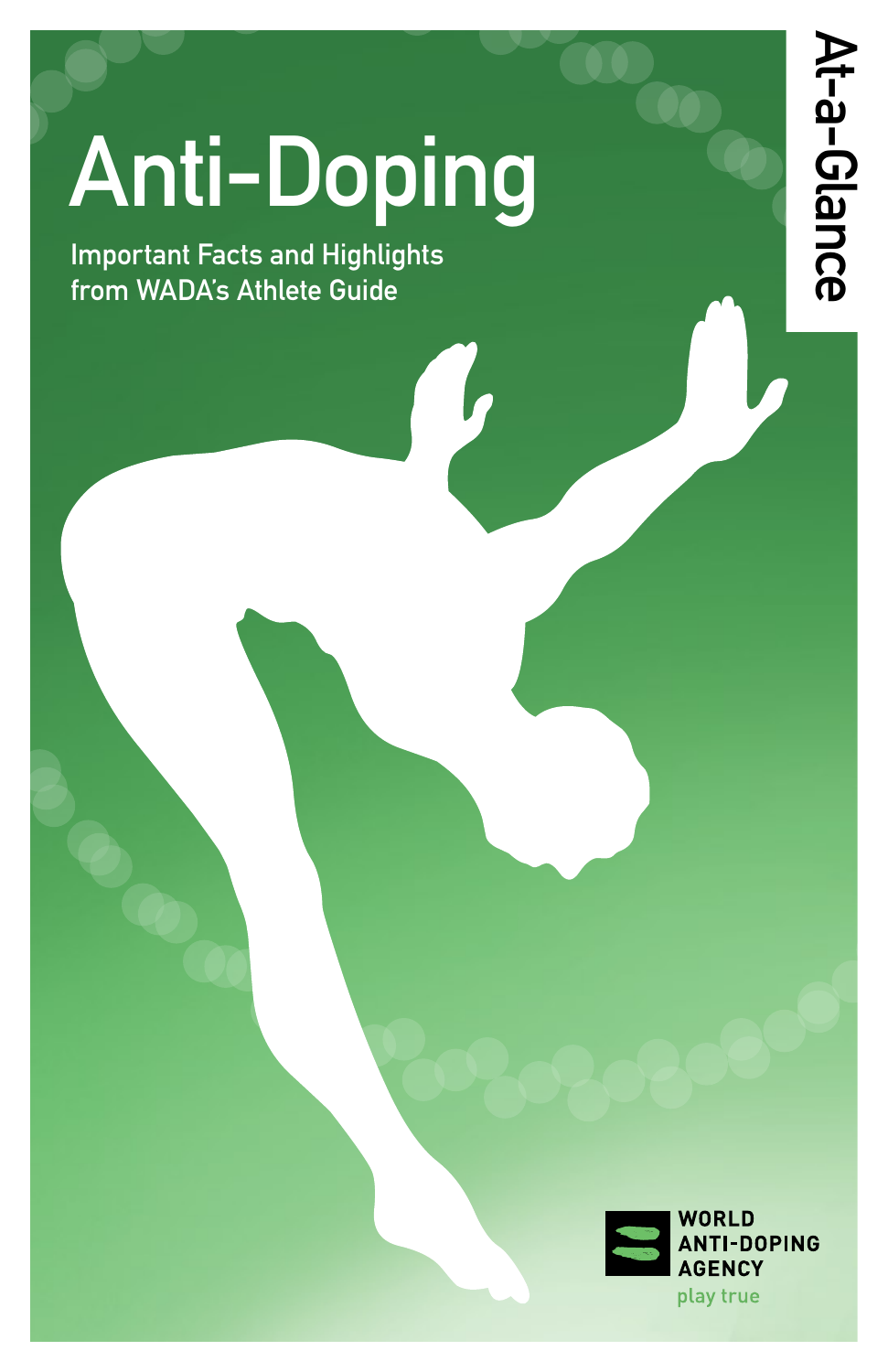# What is WADA?

The World Anti-Doping Agency (WADA) is the international independent organization created in 1999 to promote, coordinate and monitor the fight against doping in sport in all its forms.

WADA coordinated the development. and subsequent evolution, of the World Anti-Doping Code (Code). WADA is engaged in many key activities, including scientific and social science research, education, athlete outreach, anti-doping capacity building, enforcement and monitoring Code implementation. WADA is not a testing agency.

# What is The Code?

The Code is the document that works to ensure that anti-doping regulations are the same across all sports and all countries.



# What is Doping?

Doping is defined as the occurrence of one or more of the following anti-doping rule violations:

Presence of a prohibited substance in an athlete's sample

> USE or attempted use of a prohibited substance or method

> > Refusing to submit to sample collection after being notified

**Failure** to file athlete where abouts information & missed tests

Tampering with any part of the doping control process

Possession of a prohibited substance or method

**Trafficking** a prohibited substance or method

8 Administering or attempting to administer a prohibited substance or method to an athlete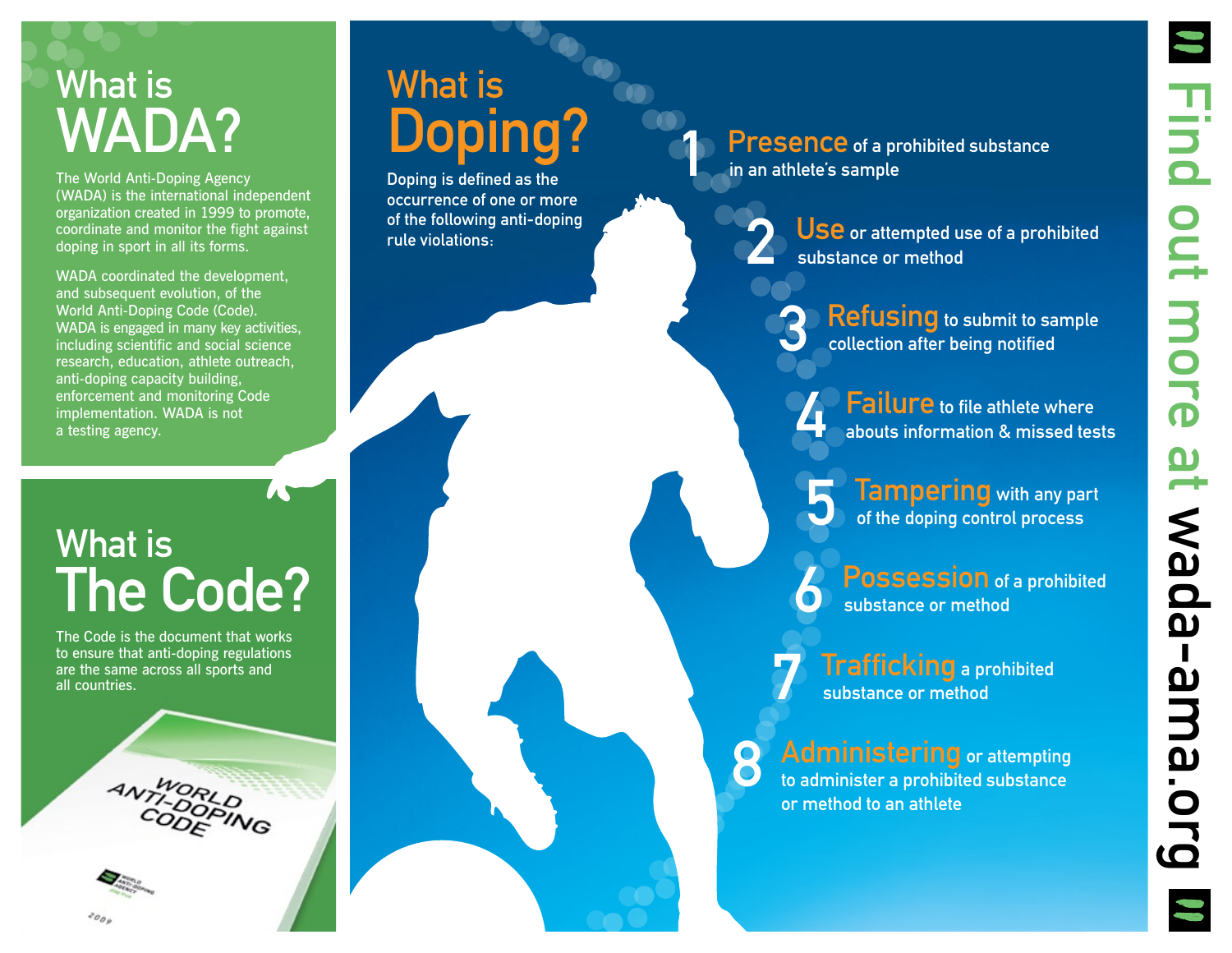## The List of Prohibited Substances and Methods

The List applies to athletes both in- and out-of-competition. WADA updates the List annually and the most current version is posted on our Web site.

- The irresponsible use of any medical, dietary or other substance or method can rob you of your best performance.
- Extreme caution is recommended regarding supplement use. Even an "all-natural" supplement could contain a prohibited substance.
- Before taking medications/supplements you should always consult:
	- • the List

TUEs

- • your National Anti-Doping Organization (NADO)/ International Federation (IF)
- a pharmacist or physician

By applying for and obtaining a Therapeutic Use Exemption (TUE) from your IF (for international level athletes) or NADO (for national-level athletes), you may be allowed to take certain prohibited medications for specific conditions.

# **Testing** (Doping Control)

See over for an illustrated guide to The 11 Stages of Doping Control

If you compete at the international and/or national level, you can have your urine and/or blood tested anytime, anywhere by your IF, NADO or a Major Event Organizing Committee. Specially trained and accredited doping control personnel carry out all tests.

Testing can be conducted in-competition and out-of-competition.

### But why me?

- In-competition you can be chosen by random selection, finishing position or by being targeted for a particular reason.
- Out-of-competition you may be tested anytime, anywhere and with no advance notice.
- If you are a minor or an athlete with a specific disability, you may require slight modifications to the sample collection procedure. You can discuss these modifications with the Doping Control Officer at the time of testing.

# All About **Whereabouts**

If you are identified in a Registered Testing Pool (RTP), you must provide current and accurate whereabouts information, including your:

- home address
- training schedule and venues
- • competition schedule
- regular personal activities such as work or school

Additionally, you have to specify a location and a 60-minute window each day where you can be sought for testing. Should you not be present at the specified location during the hour this could be declared a missed test. Even if you are not included in an RTP you could be requested to provide similar whereabouts information.

**THE** 

**Facilitating Whereabouts** Responsibilities with

### $\blacksquare$ ADAMS

As an athlete, you can update your whereabouts information with WADA's Anti-Doping Administration Management System (ADAMS), where you can also access helpful information and resources.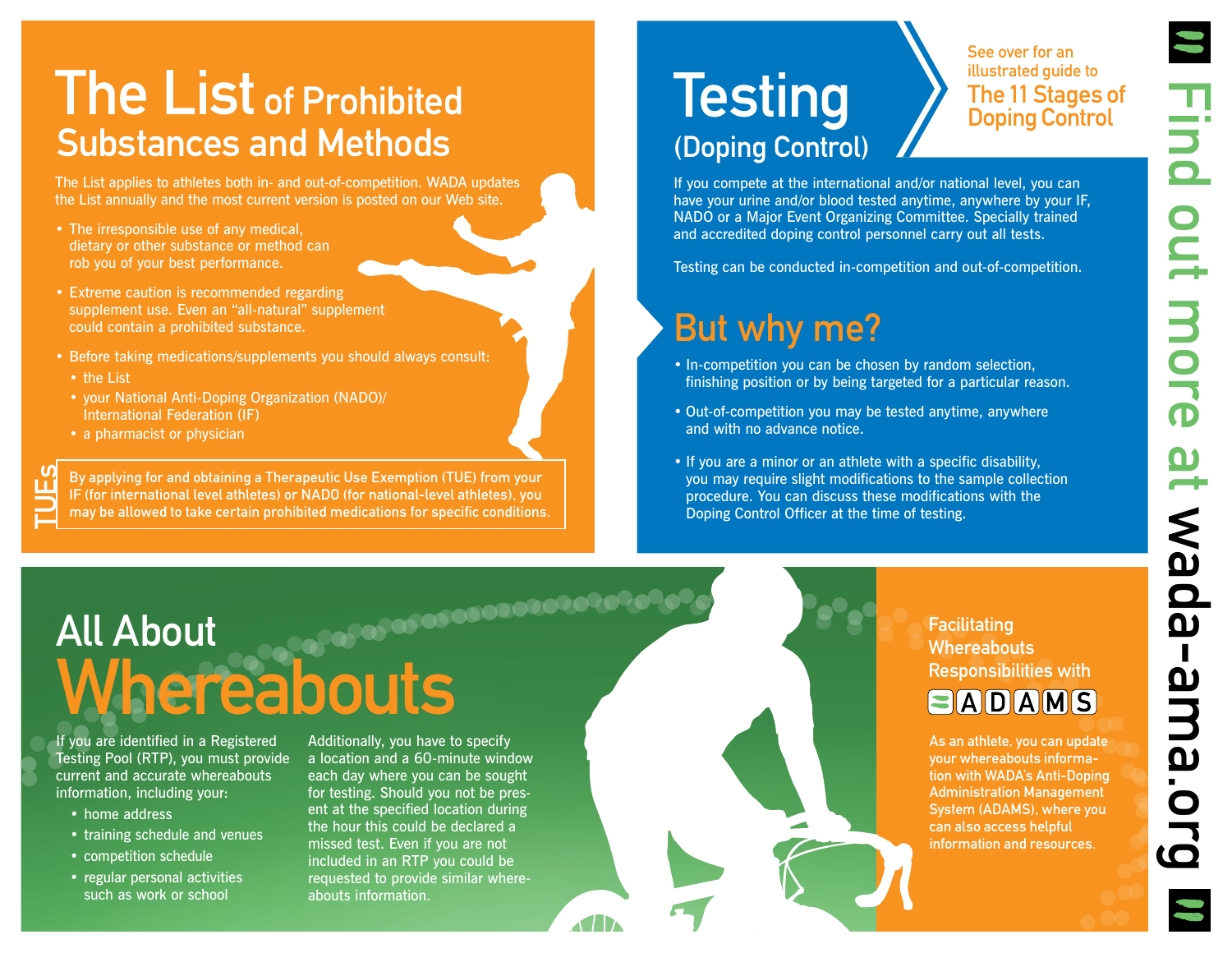# Testing: The 11 Stages of Doping Control

1

Athlete Selection You can be selected for doping control at any time and any place.

### **Notification**

2

A Doping Control Officer (DCO) or chaperone will notify you of your selection and outline your rights and responsibilities.

#### Reporting to the Doping Control Station

3

You should report for your test immediately. The DCO may allow you to delay reporting — however only in certain circumstances.

### Sample Collection **Equipment**

4

You are given a choice of individually sealed collection equipment.

### Your Sample

5

You will be asked to provide a sample witnessed by a DCO or chaperone. You may additionally be asked to provide a blood sample.



### 6 Volume of Urine

A minimum 90mL is required for all samples.

**Splitting** the Sample

7

Your sample will be split into an A and B bottle.

### The Laboratory **Process**

11

All samples are sent to WADA accredited laboratories.



#### **Completing** your Doping Control Form

You have the right to provide comments regarding the conduct of your doping control session. Be sure to confirm that all of the information is correct, including the sample code number. You will receive a copy of the doping control form.

9

#### **Measuring** Specific Gravity

The DCO will measure the specific gravity of the sample to ensure it is not too diluted to analyze.



#### **Sealing** the Samples

You will seal the A and B bottles in accordance with the DCO's instructions.

**Find out more** Find out more at at wada-ama.org wada-ama.org